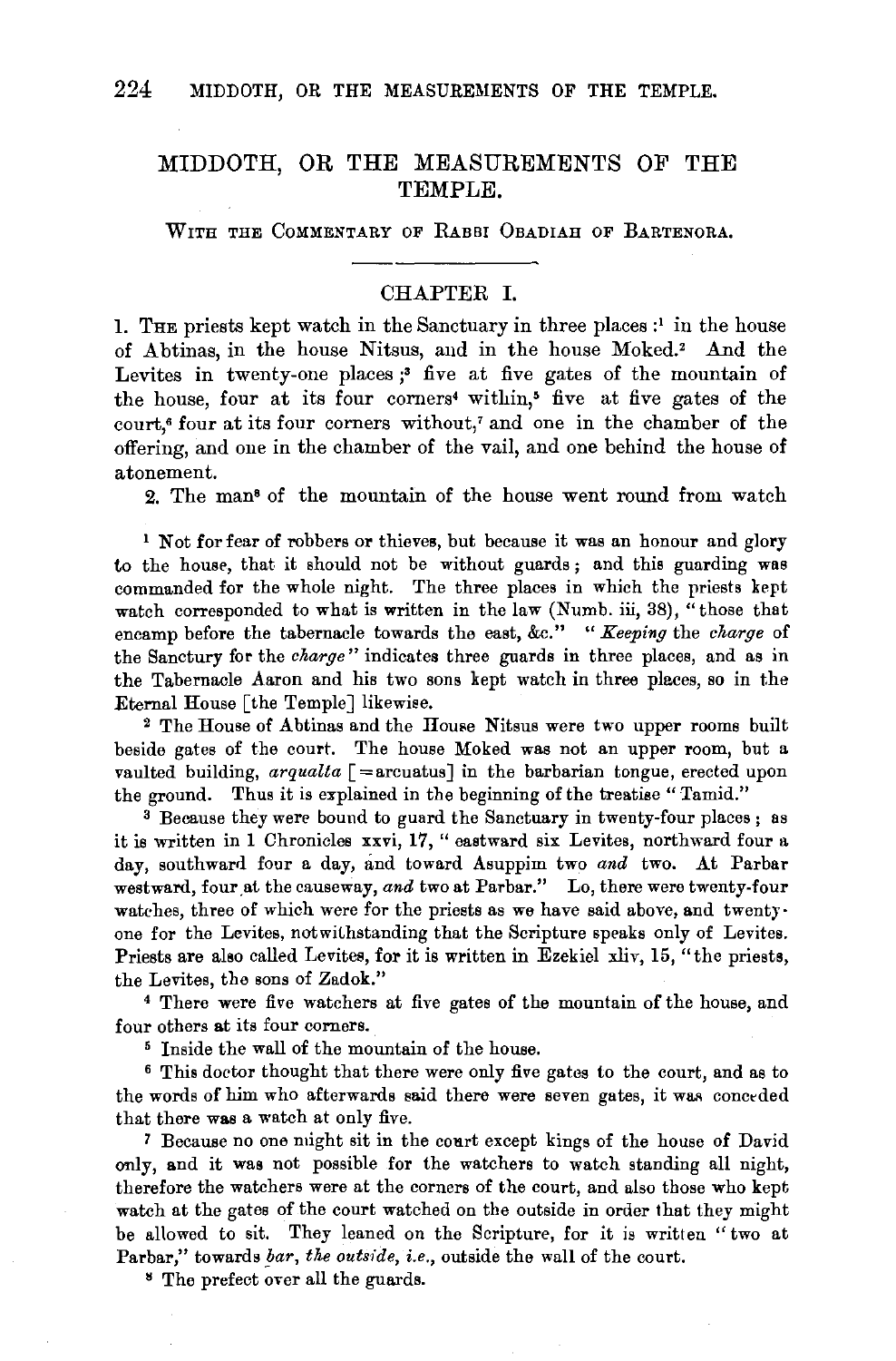to watch, with torches flaming before him, and to every guard who was not standing, the man of the mountain of the house said, "peace be upon thee :" if it was evident that he slept, he beat him with his staff, and he had authority to set fire to his cloak. And they said, "what is the voice in the court?" "The voice of a Levite being beaten and his garments burned, because he slept on his watch." Rabbi Eliezer, the son of Jacob, said, "once they found my mother's brother sleeping, and they set fire to his cloak."

3. There were five gates to the mountain of the house : the two gates of Huldah on the south served for going in and going out ;• Kipunus on the west<sup>10</sup> served for going in and going out; Tadi on the north was not used at all; upon the eastern gate Shushan the palace was pourtrayed," and by it the high priest<sup>12</sup> who burned the heifer<sup>13</sup> and the heifer and all his assistants went out to the Mount of Olives.<sup>14</sup>

4. There were seven gates in the court. Three on the north, and three on the south, and one on the east. Those on the south *were*the gate of kindling<sup>15</sup> second to it, the gate of the first born,<sup>16</sup> third, the water gate.<sup>17</sup> That on the east was the gate Nicanor,<sup>18</sup> and there were two chambers to it, one on the right hand and one on the left. One *was* the chamber of Phinchas, the keeper of the vestments,<sup>19</sup> and one the chamber of the pancake maker. 20

<sup>9</sup> By them they entered and went out from the mountain of the house.  $10 \text{ A}$  gate on the western side of the mountain of the house, the name of

which was *Kipunus,* and that on the north was named *Tadi.* 

<sup>11</sup>When they came up from the captivity, the King of Persia commanded them to make a representation of Shushan the palace upon the gates of the house, in order that they might fear their king, and they depicted it on the eastern gate. 12 This Mishna is according to Rabbi Meyer, who was of opinion that the red

heifer could be burned by none other than the high priest. But this is not the decision. 13 All the priests who assisted and helped the priest who burned it.

<sup>14</sup> הר המשחה, the Mount of Olives, which was on the east of Jerusalem, and there they burned the heifer.

<sup>15</sup> It was called the gate of kindling because through it they carried the wood for the pile which burned upon the altar. 16 We learn that there they took in the first· born *of beasts,* which were slain

on the south *of the altar.* 

17 According to what is written in the book of Ezekiel xlvii, 2, "And, behold, there ran out waters on the right side." And it is the south which is called the right side, for it is written " north" and " on the right." And Ezekiel saw in his prophecy that waters went out from the Holy of Holies in a thin stream like the horns of locusts, and when they reached this gate became a stream as large as the full mouth of a small bottle  $(a)$ , and this is what is said of them in the Scripture, מים מפכים, "waters ran out."

<sup>18</sup> Explained in the treatise "Yoma."

<sup>19</sup> He was the prefect whose function it was to dress the priests at the time of the service, and to undress them after the service, and take care of the priestly garments. 20 There they made the meat-offering which the high priest offered every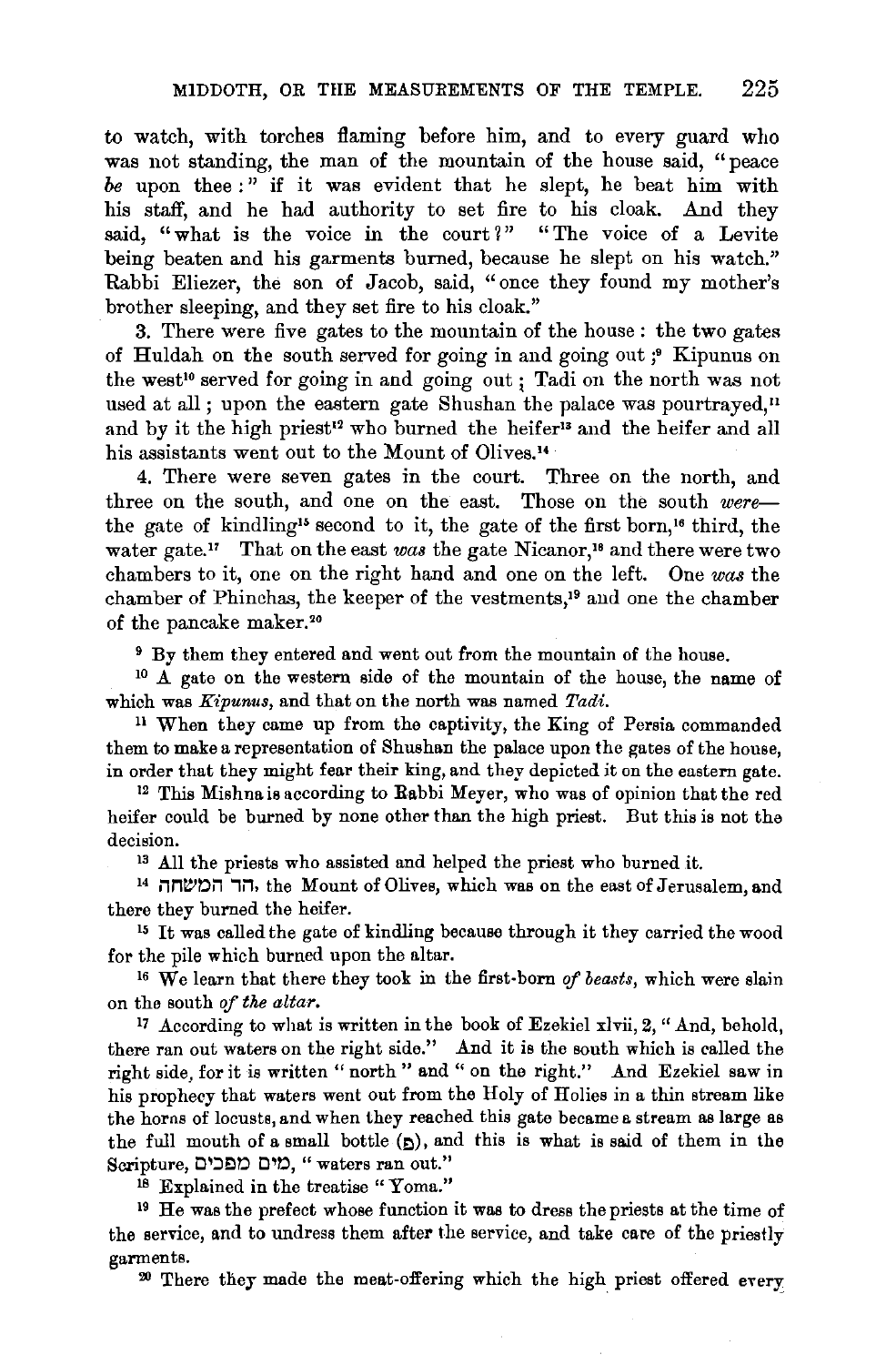5. And those on the north *were* the gate Nitsus, which was a kind of  $exhedra$  with an upper<sup>21</sup> room built over it, that the priests might keep watch above and the Levites below, and it had a door into the rampart<sup>22</sup> *(chel)*; second to it, the gate of the offering,<sup>23</sup> third, the house Moked.<sup>24</sup>

6. There were four chambers in the house Moked, like small rooms<sup>25</sup> opening into a hall **q.,t,j?""'to** = *tricliniurn),* two in the holy and two in the profane<sup>26</sup> part, and pointed pieces of wood<sup>27</sup> distinguished between the holy and the profane. And what were their uses? The south-western was the chamber of (the lambs) for the offering.<sup>28</sup> The south-eastern was the chamber (of the maker) of the shewbread.<sup>29</sup> In the north-eastern the Asmoneans preserved the stones of the altar which the Greek kings had defiled.<sup>30</sup> In the north-western they went down to the bathing room.<sup>31</sup>

7. There were two gates to the house Moked ; one opened to the *chel32*  day, half of it in the morning, and half of it in the evening, and because respecting this it is said (Levit. vi, 21) "in a pan it shall be made with oil," they were called pancakes.

2! Two walls, one on each side of the gate, projected outwards from the outside of the wall of the court towards the mountain of the house, and a chamber was built above upon these two walls.

<sup>22</sup> In one of the walls was a door leading out to the *chel*, for there was a place within the wall of the mountain of the house, outside of the court, which was called *chel (rampart).* 

<sup>23</sup>'fhere they brought in the most holy sacrifices, which were slaughtered on the north.

24 It was called Beth Hammoked *(locus foci)* because there were fires burning continually in it by which the priests, who went barefoot, might warm themselves. It was a large room, and in its four corners were four small chambers, as

is explained below. 25 Like the small chambers which open into the large room, or triclinium, of kings. 26 Because the house Moked was built part within the court which was

hallowed, and part in the profane place.

<sup>2</sup>7 Ends of beams projecting from the wall to the place which was holy, in order to show which was holy and which was profane, and that they might eat the holy things in the holy part.

 $28$  Because there the lambs were examined for the continual sacrifices, as it is taught in the Mishna, "there may not be fewer than six lambs in the chambers of the lambs," Erachin ii, 5.

<sup>29</sup> The family of Garmu made the shewbread there.

30 They offered idolatrous sacrifices upon it. In the treatise "Shekalim" and the treatise " Tamid" *this chamber* is called the chamber of the seals.

<sup>31</sup> By this chamber a priest to whom an uncleanness happened descended and went by the hollow way which was under [or behind,  $\nabla$ , according to some copies] the sanctuary to the bathing room, where was a fire by which the priest warmed himself after bathing and going up and wiping himself. It was called the house Moked, and opened to the large house Moked  $[i.e.,$  the great central hall].

32 rhe northern gate of the house Moked opened to the *chel,* and that on the south opened to the court.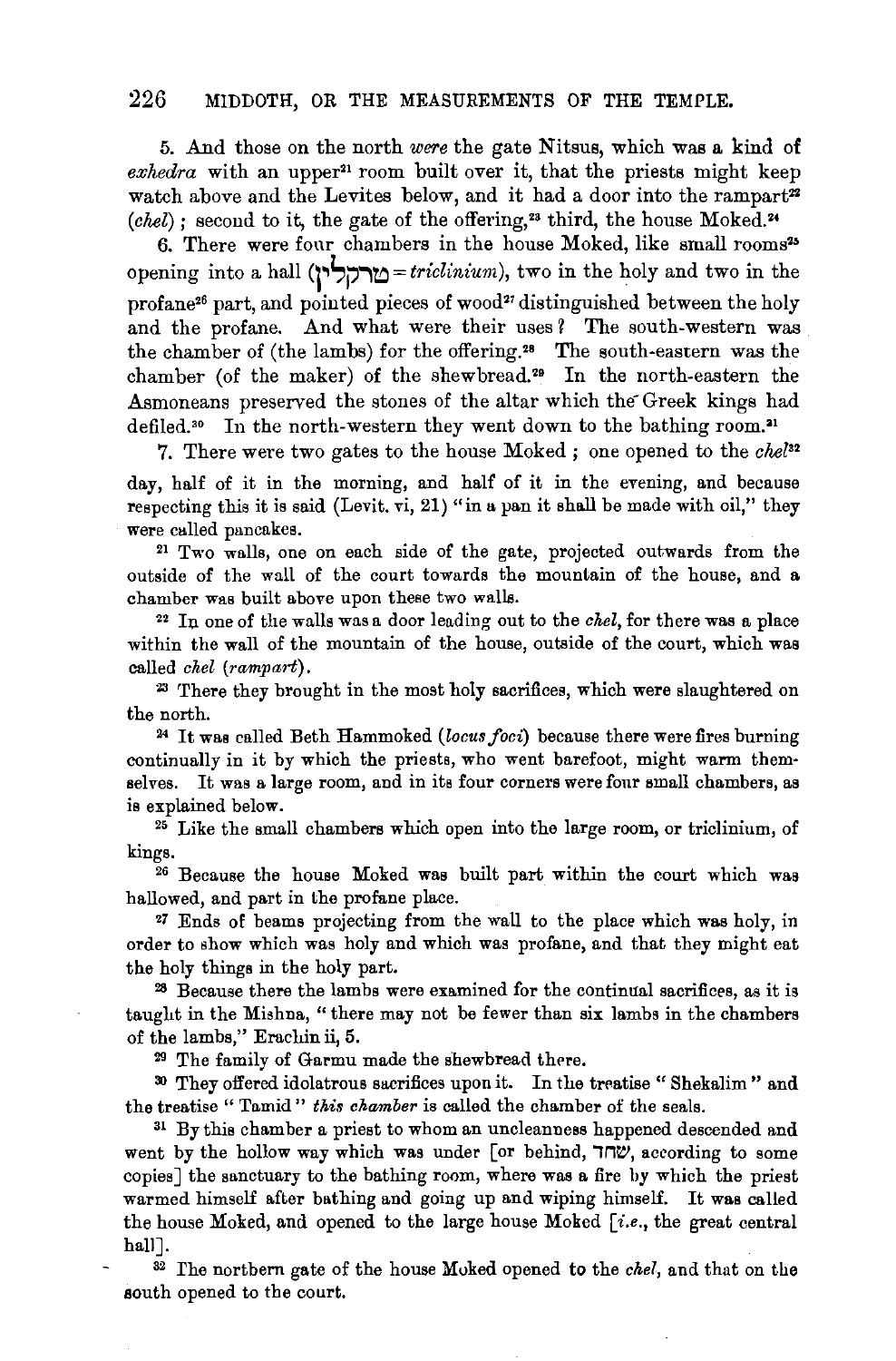and one opened to the court. Rabbi Judah said there was a wicket<sup>33</sup> to the gate which opened to the court by which they entered to examine the court.<sup>34</sup>

8. The house Moked was a vaulted room,<sup>35</sup> large and surrounded by stone benches,<sup>35</sup> and the elders of the house of the fathers<sup>37</sup> slept there with the keys of the court in their charge [literally, in their hands] and the young priests,<sup>38</sup> each with his pillow on the ground.<sup>39</sup>

9. And a place was there, a cubit by a cubit, and a slab of marble and a ring was fixed in it, and a chain, on which the keys were hung. When the time for locking arrived•• he raised the slab by the ring and took the keys from the chain. And the priest locked from inside and the Levite slept<sup>41</sup> outside.<sup>42</sup> Having finished locking he returned the keys to the chain and the slab to its place, put his cloak upon it, *and* slept. If an uncleanness happened to one of them he went out and departed by the winding way,<sup>43</sup> which ran under the Sanctuary (birah). And the lamps

<sup>33</sup> In the middle of the great gate.<br><sup>34</sup> By this wicket they entered every morning to see that all the vessels of service which were in the court were in their places. Thus it is taught in the first chapter of Tamid, "he took the key and opened the wicket and entered from the house Moked to the court, &c." One party went by the exhedra towards the east, and the other went by the exhedra towards the west ; they searched and went until they reached the place where they made the pancakes. Having reached it, each party said "is it peace?" "All is peace;" that is to say, all the vessels of service are in their places in peace. The interpretation of

 $t$ לבלוש: is to search and examine.<br>35 The structure of the house Moked was not that of an upper chamber, but a vaulted room *(arqualta* in the barbarian tongue) erected upon the ground.

<sup>35</sup> All round seats (or benches) of hewn stone were sunk in the wall, and projected from the wall into the interior of the house Moked on the floor, and over them were other shorter stones, which also projected from the wall and formed a sort of steps, one above the other.

<sup>37</sup> The watch was divided into seven houses of fathers, corresponding to the days of the week, each one doing duty on its day, and the elders of the house of the fathers for that day slept there upon those stone benches.

38 Young men whose beards were beginning to grow; and they were the watchers. 39 Because they were not permitted to sleep there upon beds but upon the

ground, as the watchers in the courts of kings do.  $1 \square 2$  (his cushion) is a kind of bolster or pillow [if. Ezek. xiii, 18, 20]. 40 *The time* for locking the gates of the court.

41 Some copies read here  $\mathbb{L}^{w}$ , *sat or remained*, instead of  $\mathbb{L}^{v}$ , *slept.* 

42 Because the Levites were associated with the priests, as it is said (Numb. xviii, 2) "that they may be joined with thee and minister under thee." On this account in the house Abtinus and the house Nitsus, which were upper rooms, the priests watched above, and the Levites below, and at the house Moked, which was only a vaulted room built upon the ground, the priest was within and the Levite without.<br><sup>43</sup> In the n<sup>1</sup>/<sub>n</sub><sub>2</sub>, cavern, or cavernous passage, which went under the whole

Sanctuary (birak), for a cavernous passage was under the Sanctuary, and all the

B